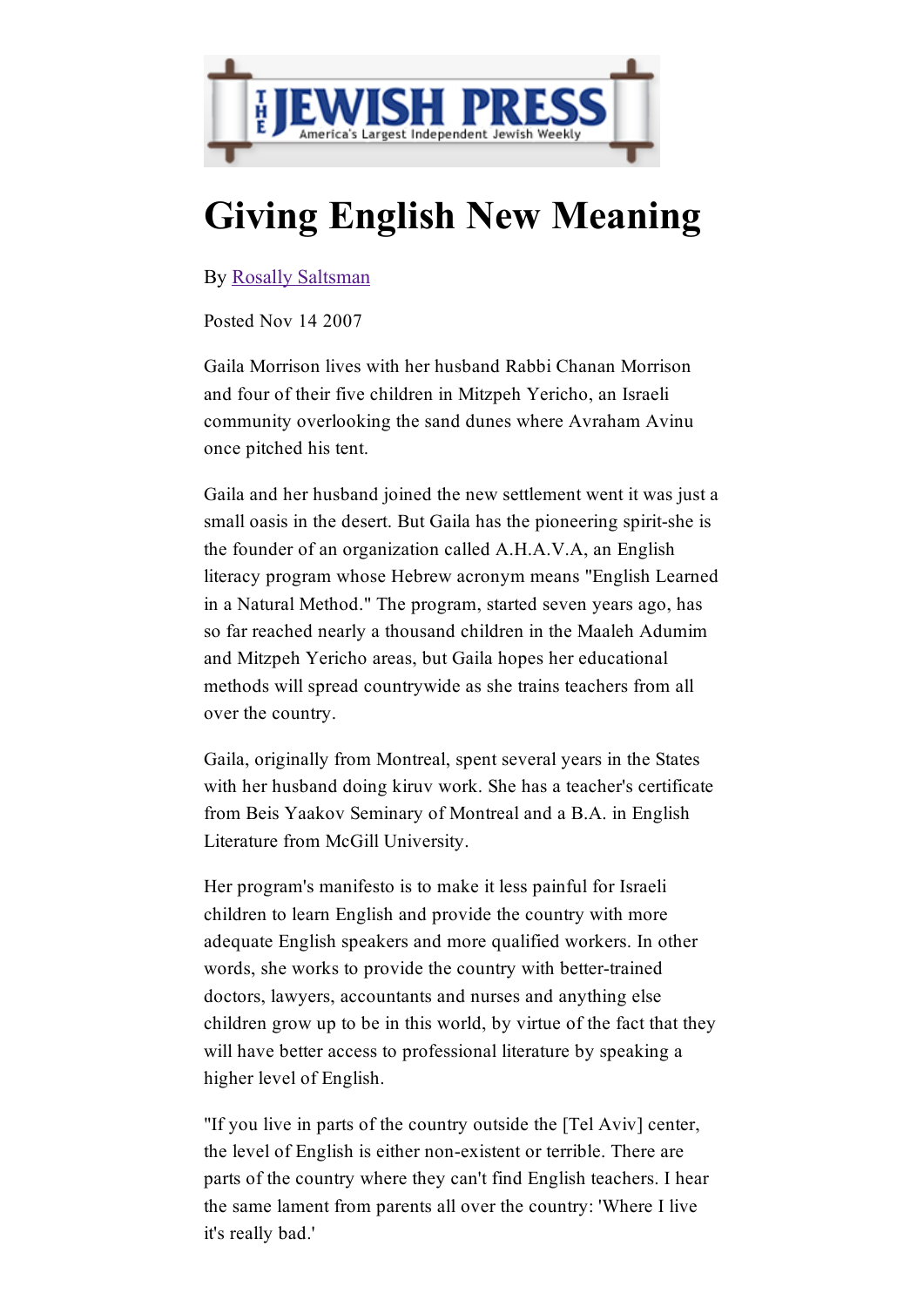One of the problems with teaching English in Israel is that you're teaching kids with various mother tongues. You have kids whose first language can be Hebrew or Russian or Arabic or any number of other languages. They don't even all speak Hebrew at the same level. Another problem is that the Ministry of Education teaches how to pass the matriculation exam, rather than how to communicate in English."

Gaila's method is communicative, interactive and kinesthetic. She starts when the children are three years old, as opposed to in the third grade when English is first officially taught in the school system. She offers programs to children up till ninth grade and has developed a curriculum for native English speakers as well.

Gaila began her teaching career in Israel teaching in schools. Parents were always asking her to tutor their kids and to tutor them in groups to make it cheaper. That's how she developed the method she uses today which emphasizes speech and repetition.

"In the current system, teachers train the students to pass the tests which have nothing to do with English. Fluent English speakers without training can do quite poorly on the matriculation exam." The program also helps children with learning disabilities, from lower socio-economic backgrounds and the geographic periphery. It helps give the more underprivileged children stability in their lives.

Most of her funding comes from generous citizens of North America, she says. She's trying to encourage bar and bat mitzvahs to donate some of their ma'asser money to the program. As a nonprofit organization, funding goes directly to benefit the children. There's very little overhead.

The teachers are paid. "You need to pay good teachers," Gaila stresses. "You need to give them respect and show you value what they have to offer."

And the results speak for themselves. "We had one girl going into the ninth grade who, despite a year with A.H.A.V.A., was too scared to speak even one word of English. I was positive that she was my biggest failure. A few months after completing the course, her mother called me and told me she had gotten a 98 on a standardized test and had jumped from a third level group to a first level group. It boosts the kids' confidence."

Gaila's daughter Segulah - recently married and currently working